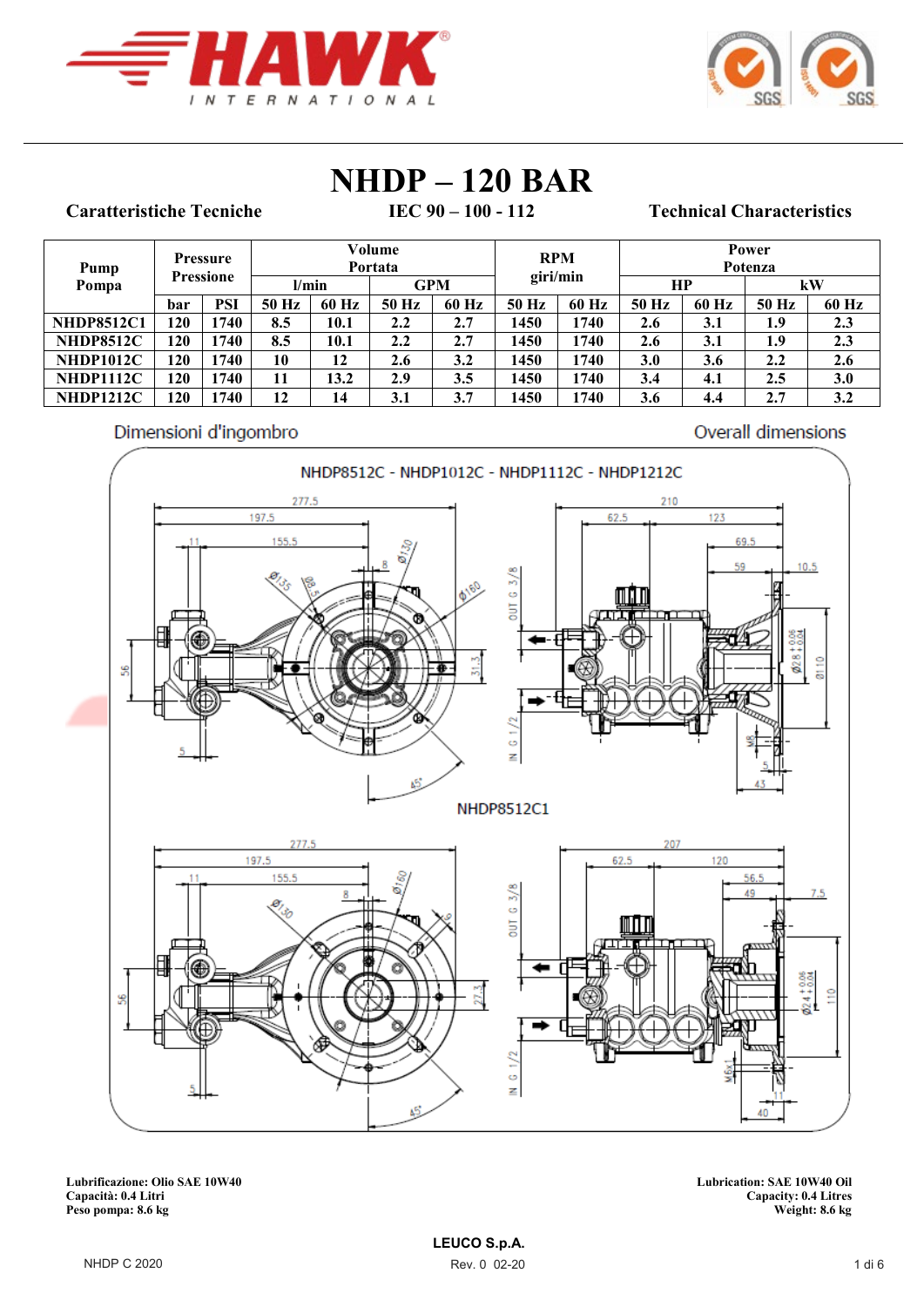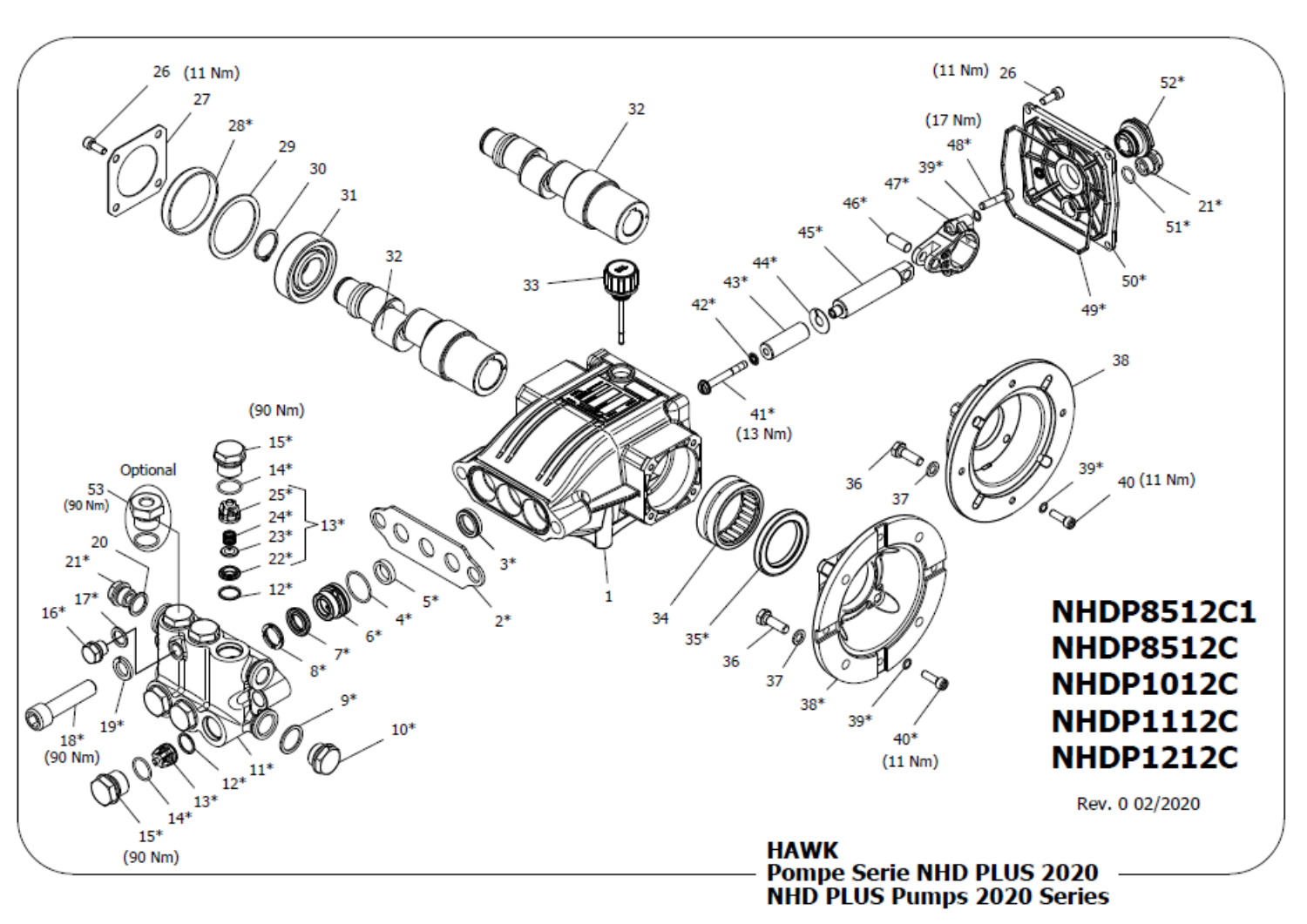



# **NHDP C 2020 SERIES**

# *ORDINARY MAINTENANCE KIT* **/ KIT MANUTENZIONE ORDINARIA**

| <b>KIT</b> | ltem<br>Pos.                        | Part<br><b>Number</b><br>Codice | <b>Description</b>       | <b>Descrizione</b>      | Q. TY<br>by<br>Pump<br>Q.TA<br>per<br>Pompa | P8512C1R/L<br>NHDI | ົ<br>85<br>c |  | N<br>$\sim$<br>å<br>ξ |
|------------|-------------------------------------|---------------------------------|--------------------------|-------------------------|---------------------------------------------|--------------------|--------------|--|-----------------------|
| A          | 4-5-6-7-8-<br>18                    | 1.904-739.0                     | PLUNGER SEALS DIA. 16 mm | GUARNIZIONI PISTONE Ø16 |                                             |                    |              |  |                       |
| B          | 12 - 13 (22 -<br>$23 - 2425$ ) - 14 | 1.905-617.0                     | <b>COMPLETE VALVE</b>    | <b>VALVOLA COMPLETA</b> |                                             |                    |              |  |                       |

### *EXTRAORDINARY MAINTENANCE KIT* **/ KIT MANUTENZIONE STRAORDINARIA**

| <b>KIT</b>   | <b>Item</b><br>Pos.                                                                                                  | Part<br><b>Number</b><br>Codice | Q <sub>T</sub> Y<br>by<br><b>Pump</b><br><b>Descrizione</b><br><b>Description</b><br>Q.TÀ<br>per<br>Pompa |                                                 | VHDP8512C1R/L | NHDP8512CR/L | NHDP1012CR/L | NHDP1112CR/L | NHDP1212CR/L |           |  |  |  |  |
|--------------|----------------------------------------------------------------------------------------------------------------------|---------------------------------|-----------------------------------------------------------------------------------------------------------|-------------------------------------------------|---------------|--------------|--------------|--------------|--------------|-----------|--|--|--|--|
| $\mathsf{C}$ | $41 - 42 - 43 -$<br>44                                                                                               | 1.099-738.0                     | PLUNGER DIA, 16 mm                                                                                        | PISTONE Ø16                                     | 3             |              |              |              |              |           |  |  |  |  |
| D            | 3                                                                                                                    | 1.099-740.0                     | <b>PLUNGER OIL SEALS</b>                                                                                  | ANELLI TENUTA OLIO ASTA                         |               |              |              |              |              |           |  |  |  |  |
| E            | $21 - 28 - 35 -$<br>$49 - 51 - 52$                                                                                   | 1.905-622.0                     | <b>KIT CRANKCASE SEALS</b>                                                                                | <b>KIT TENUTE CARTER</b>                        |               |              |              |              |              |           |  |  |  |  |
| E            | $4 - 5 - 6$ 7-8-<br>$9 - 10 - 11 - 12 -$<br>13 (22 - 23<br>$24 - 25$ ) – 14 -<br>$15 - 16 - 17$ -<br>18 19 - 20 - 21 | 1.904-740.0                     | <b>COMPLETE MANIFOLD</b>                                                                                  | <b>TESTATA COMPLETA</b>                         | 1             | ٠            |              |              |              | $\bullet$ |  |  |  |  |
| G            | $39 - 45 - 46$<br>$47 - 48$                                                                                          | 1.905-742.0                     | <b>CONNECTING ROD PLUNGER</b><br><b>ROD ASSY</b>                                                          | <b>PREMONTATO ASTA-BIELLA</b><br><b>PISTONE</b> | 3             |              |              |              |              |           |  |  |  |  |
| H            | $14 - 15$                                                                                                            | 1.904-249.0                     | <b>VALVE PLUG ASSY</b>                                                                                    | PREMONTATO TAPPO VAM                            | 6             |              |              |              |              |           |  |  |  |  |

*"Q.TY by Pump" => Necessary quantity to repair one pump* **"Q.TA' per Pompa" => Quantità necessaria per riparare una pompa**

*OPTIONAL*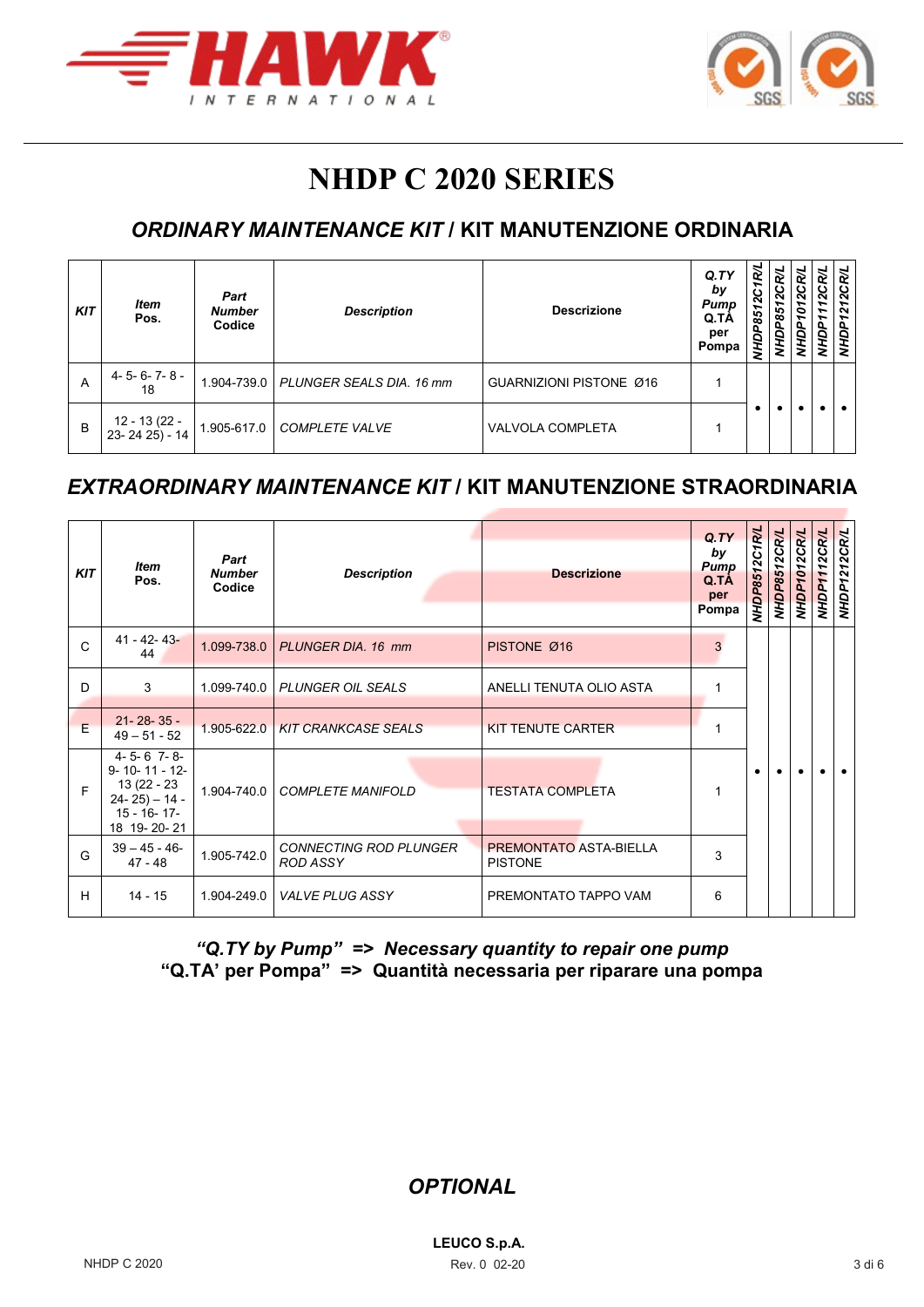



| <b>Item</b><br>Pos. | Part<br><b>Number</b><br>Codice | <b>Description</b>              | <b>Descrizione</b>             | Q.TY<br>by<br>Pump<br>Q.TA<br>per<br>Pompa | ᠬ<br>∽<br>$\sim$<br>∽<br>P85<br><b>AHD</b> | ↵<br>N<br>851<br>ş | ₹<br>œ<br>$\sim$<br>∘<br>ā | ิ<br>↽<br>↽ | $\sim$<br>∽<br>$\sim$<br>٥<br>> |
|---------------------|---------------------------------|---------------------------------|--------------------------------|--------------------------------------------|--------------------------------------------|--------------------|----------------------------|-------------|---------------------------------|
| 53                  | 9.853-424.0                     | <b>THREADED BRASS PLUG G1/4</b> | <b>PREMONTATO TAPPO FORATO</b> |                                            |                                            |                    |                            |             |                                 |

# *TOOL KIT*

| <b>Part Number</b><br>Codice | <b>Description</b>            | <b>Descrizione</b>                                  | Q.TY by<br>Pump<br>Q.TA<br>per<br>Pompa | ∽<br>$\mathbf{c}$<br>↽<br><b>P85</b><br>Й | ฐ<br>ပ<br>N<br>85<br>é | œ<br>2C<br>∘<br>9<br>2 | ฺ<br>2 | 212C<br>ЙW |
|------------------------------|-------------------------------|-----------------------------------------------------|-----------------------------------------|-------------------------------------------|------------------------|------------------------|--------|------------|
| 1.099-668.0                  | <b>TOOL-KIT</b>               | <b>TOOL-KIT</b>                                     |                                         |                                           |                        |                        |        |            |
| 1.905-591.0                  | <b>TOOL-KIT EXTRAORDINARY</b> | <b>TOOL-KIT MANUTENZIONE</b><br><b>STRAORINARIA</b> |                                         |                                           |                        |                        |        | $\bullet$  |





(…) **Parts pre-assembled Parti pre-assemblate**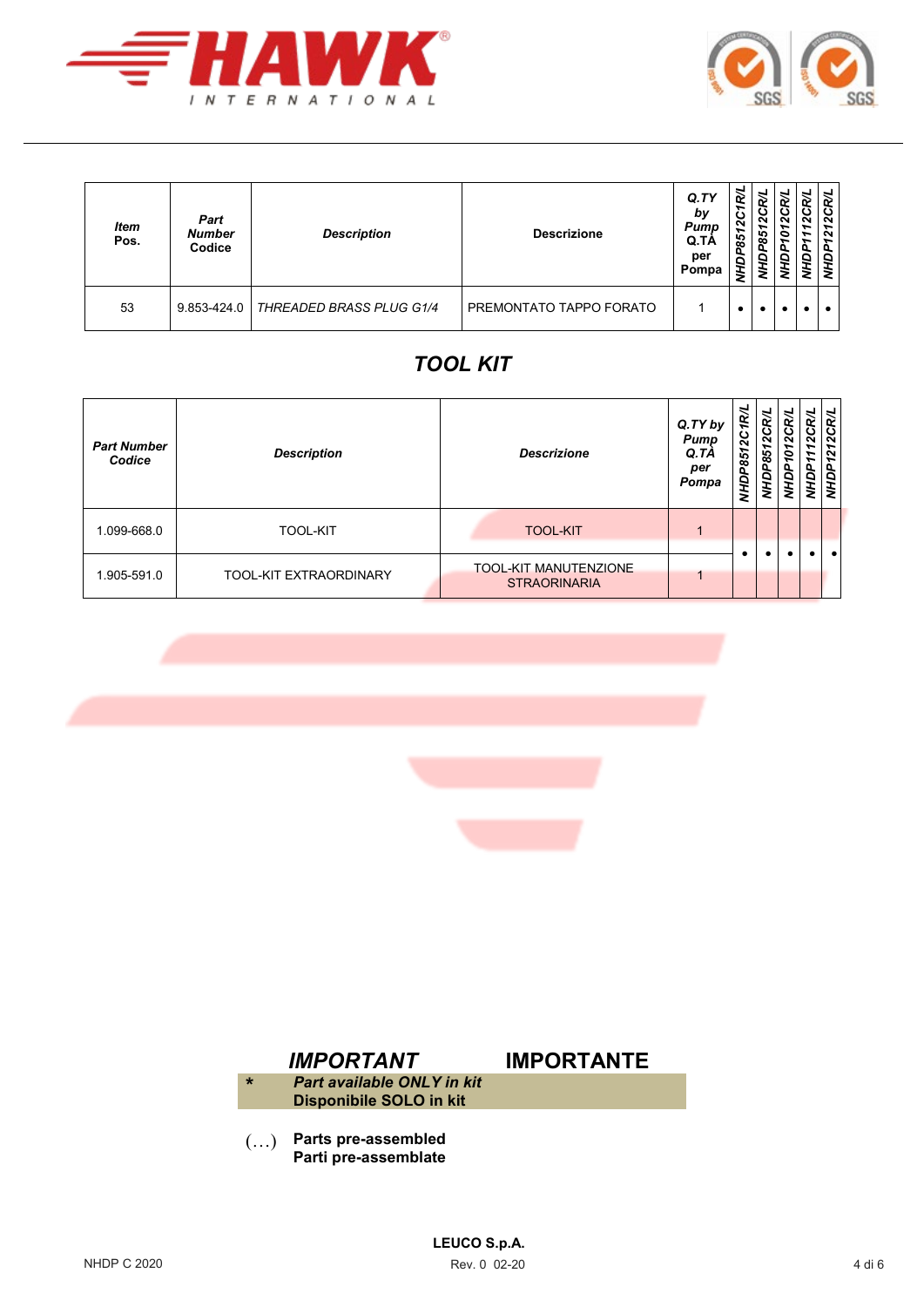

 $\Gamma$ 



## *PARTS LIST* **LISTA PARTI**

| Item<br>Pos  | <b>Part Number</b><br>Codice | <b>Description</b>                                     | <b>Descrizione</b>                                   | <b>KIT</b> | Q. TY<br>Q.TÀ  | <b>NHDP8512C1R/L</b> | NHDP8512CR/L | NHDP1012CR/L | NHDP1112CR/L | NHDP1212CR/L |
|--------------|------------------------------|--------------------------------------------------------|------------------------------------------------------|------------|----------------|----------------------|--------------|--------------|--------------|--------------|
| $\mathbf{1}$ | 9.850-369.0                  | <b>CRANKCASE</b>                                       | <b>CARTER</b>                                        |            | $\mathbf{1}$   |                      |              |              |              |              |
| 2            | 9.853-555.0                  | NHD PLUS CYLINDERHEAD SPACER                           | DISTANZIALE TESTATA NHD PLUS                         |            | 1              |                      |              |              |              |              |
| $3^*$        |                              | <b>PLUNGER OIL SEAL</b>                                | <b>ANELLO RADIALE</b>                                | D          | 3              |                      |              |              |              |              |
| $4^*$        |                              | "O" RING Ø1.78X26.7                                    | "O" RING Ø1.78X26.7                                  | $A-F$      | 3              |                      |              |              |              |              |
| $5*$         |                              | "U" SEAL, DIA. 16 MM                                   | ANELLO TENUTA "U" Ø16                                | $A-F$      | 3              |                      |              |              |              |              |
| $6*$         |                              | PRESSORE Ø16 "V" PLASTICA (NHD)                        | PRESSORE Ø16 "V" PLASTICA (NHD)                      | $A-F$      | 3              |                      |              |              |              |              |
| $7^*$        |                              | "V" SEAL, DIA. 16 MM                                   | ANELLO TENUTA "V" Ø16                                | $A-F$      | 3              |                      |              |              |              |              |
| $8*$         |                              | <b>SUPPORT RING DIA. 16 MM</b>                         | DIFFUSORE Ø16                                        | $A-F$      | 3              |                      |              |              |              |              |
| $9*$         |                              | <b>COPPER WASHER G1/2</b>                              | <b>GUARNIZIONE RAME G1/2</b>                         | F          | $\mathbf{1}$   |                      |              |              |              |              |
| $10*$        |                              | <b>BRASS PLUG G1/2</b>                                 | <b>TAPPO OTTONE G1/2</b>                             | F          | $\mathbf{1}$   |                      |              |              |              |              |
| $11*$        |                              | <b>CYLINDERHEAD</b>                                    | <b>TESTATA NHD PLUS OT58</b>                         | F          | $\mathbf{1}$   |                      |              |              |              |              |
| $12*$        |                              | "O" RING Ø1.78X15.6                                    | "O" RING Ø1.78X15.6                                  | $B-F$      | 6              |                      |              |              |              |              |
| $13*$        |                              | <b>VALVE ASSEMBLY</b>                                  | <b>VALVOLA PREMONTATA</b>                            | $B-F$      | 6              |                      |              |              |              |              |
| $14*$        |                              | "O" RING Ø1,78X18.77                                   | "O" RING Ø1.78X18.77                                 | $B-F-H$    | 6              |                      |              |              |              |              |
| $15*$        |                              | <b>VALVE PLUG</b>                                      | <b>TAPPO VALVOLA</b>                                 | F-H        | 6              |                      |              |              |              |              |
| $16*$        |                              | <b>BRASS PLUG G1/4</b>                                 | <b>TAPPO OTTONE G1/4</b>                             | F          | $\mathbf{1}$   |                      |              |              |              |              |
| $17*$        |                              | <b>COPPER WASHER G1/4</b>                              | <b>GUARNIZIONE RAME G1/4</b>                         | F          | $\mathbf{1}$   |                      |              |              |              |              |
| $18*$        |                              | <b>MANIFOLD STUD BOLT M14X60</b>                       | VITE TCEI M14X60                                     | $A-F$      | $\overline{2}$ |                      |              |              |              |              |
| $19*$        |                              | <b>LOCK-WASHER</b>                                     | ROSETTA ELASTICA Ø14                                 | F          | $\overline{2}$ |                      |              |              |              |              |
| $20*$        |                              | <b>COPPER WASHER G3/8</b>                              | <b>GUARNIZIONE RAME G 3/8</b>                        | F          | $\mathbf{1}$   |                      |              |              |              |              |
| $21*$        |                              | BRASS PLUG G 3/8                                       | TAPPO OTTONE G 3/8                                   | F-E.       | $\overline{2}$ |                      |              |              |              |              |
| $22*$        |                              | <b>VALVE SEAT</b>                                      | <b>SEDE VALVOLA</b>                                  | $B-F$      | 6              |                      |              |              |              |              |
| $23*$        |                              | <b>VALVE PLATE</b>                                     | PIATTELLO VALVOLA                                    | $B-F$      | 6              |                      |              |              |              |              |
| $24*$        |                              | <b>VALVE SPRING</b>                                    | <b>MOLLA VALVOLA</b>                                 | $B-F$      | 6              |                      |              |              |              |              |
| $25*$        |                              | <b>VALVE CAGE</b>                                      | <b>GABBIA VALVOLA</b>                                | $B-F$      | $6\phantom{a}$ |                      |              |              |              |              |
| 26           | $9.851 - 474.0$              | SCREW M6X16                                            | VITE TCEI M6X16                                      |            | 8              |                      |              |              |              |              |
| 27           | 9.850-379.0                  | <b>BEARING COVER</b>                                   | COPERCHIO CUSCINETTO                                 |            | $\mathbf{1}$   |                      |              |              |              |              |
| $28*$        |                              | <b>BEARING SEAL</b>                                    | CAPPELLOTTO CUSCINETTO                               | E.         | $\mathbf{1}$   |                      |              |              |              |              |
| 29           | 9.850-554.0                  | <b>CRANKSHAFT SEAL SPACER</b>                          | DISTANZIALE PARAOLIO ALBERO                          |            | $\mathbf{1}$   |                      |              |              |              |              |
| 30           | 9.851-198.0                  | SNAP RING DIA, 25 MM                                   | ANELLO Ø25                                           |            | $\mathbf 1$    |                      |              |              |              |              |
| 31           | 9.850-460.0                  | <b>BALL BEARING</b>                                    | <b>CUSCINETTO A SFERE</b>                            |            | 1              |                      |              |              |              |              |
|              | 9.850-223.0                  | <b>HOLLOW SHAFT</b>                                    | ALBERO CAVO Ø28                                      |            | $\mathbf{1}$   |                      |              |              |              |              |
|              | 9.850-234.0                  | $\pmb{\pi}$<br>$\mathbf{H}$                            | н.<br>$\mathbf{H}$<br>$\mathbf{H}$                   |            | $\mathbf 1$    |                      |              | $\bullet$    |              |              |
| 32           | 9.850-235.0                  | $\boldsymbol{\mathsf{H}}$<br>$\boldsymbol{\mathsf{H}}$ | $\pmb{\mathsf{H}}$<br>$\mathbf{u}$<br>$\mathbf{u}$   |            | $\mathbf{1}$   |                      |              |              | $\bullet$    |              |
|              | 9.850-236.0                  | $\pmb{\pi}$<br>$\mathbf{H}$                            | $\pmb{\mathsf{H}}$<br>$\mathbf{H}$                   |            | 1              |                      |              |              |              | $\bullet$    |
|              | 9.851-989.0                  | $\boldsymbol{\mathsf{H}}$<br>$\boldsymbol{\theta}$     | $\pmb{\mathfrak{m}}$<br>$\mathbf{H}$<br>$\mathbf{H}$ |            | 1              | $\bullet$            |              |              |              |              |